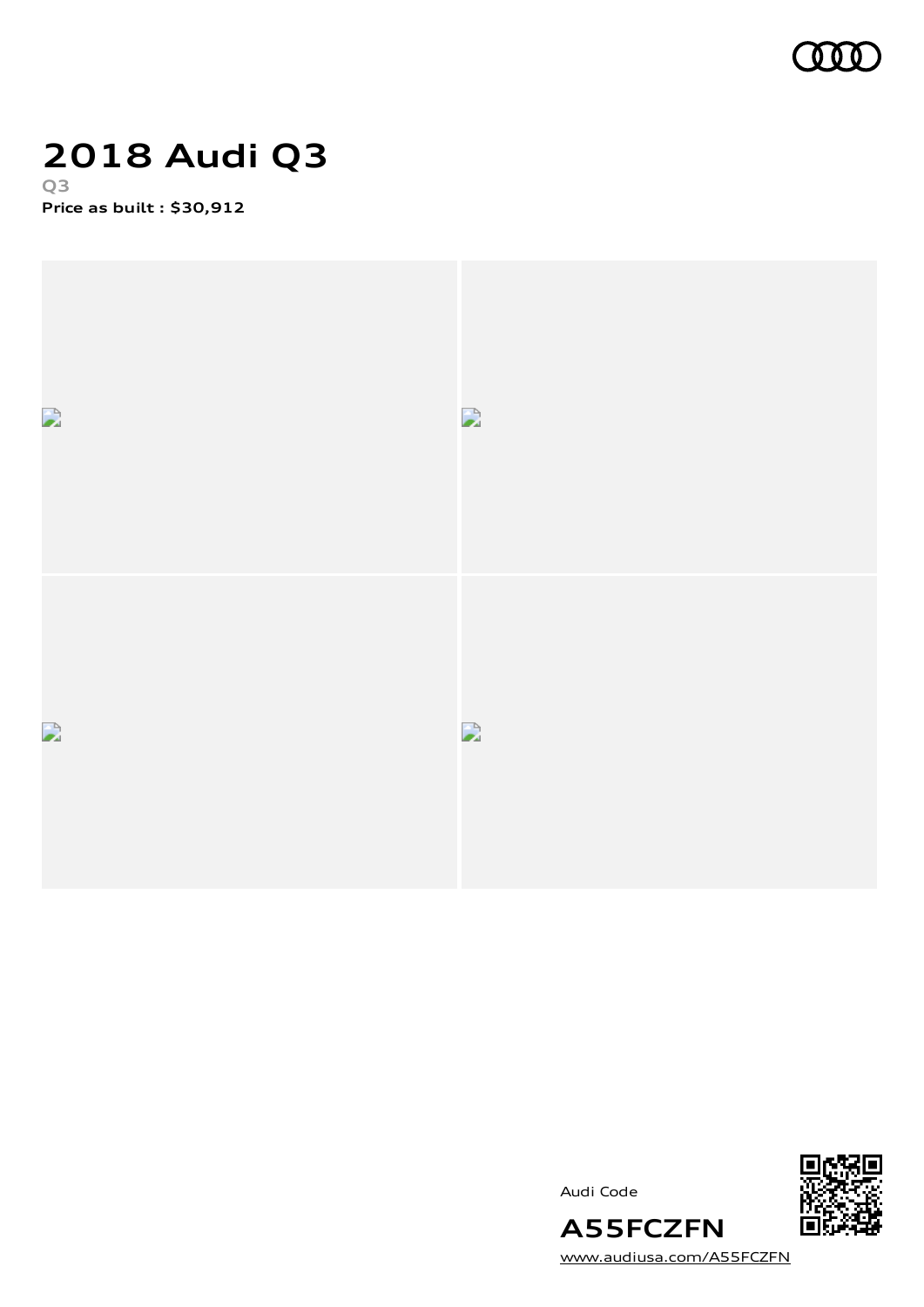# **Summary**

| Audi 2018 Audi Q3          |              | -9                                                                            |              |
|----------------------------|--------------|-------------------------------------------------------------------------------|--------------|
| Q3                         |              |                                                                               |              |
| Price as built<br>\$30,912 |              | <b>Further Information</b>                                                    |              |
|                            |              | Type of vehicle                                                               | Used car     |
| <b>Exterior colour</b>     |              | Mileage                                                                       | 18,681 miles |
| <b>Brilliant Black</b>     |              | Warranty                                                                      | <b>No</b>    |
| <b>Interior colour</b>     |              |                                                                               |              |
| Seats                      | <b>Black</b> | Audi Code                                                                     |              |
| Dashboard                  | Black        | A55FCZFN<br>Your configuration on www.audiusa.com<br>www.audiusa.com/A55FCZFN |              |
| Carpet                     | Black        |                                                                               |              |
| Headliner                  | Lunar Silver |                                                                               |              |
|                            |              | <b>Commission number</b><br>8d3f5b250a0e09a92577                              |              |

#### **Technical Specifications**

| Engine type                  | Four-cylinder                                 |
|------------------------------|-----------------------------------------------|
| stroke                       | Displacement/Bore and 1,984/82.5 x 92.8 cc/mm |
| Torque                       | 207 @ 1,700 - 5,000 lb-ft@rpm                 |
| Top track speed              | 130 mph mph $1$                               |
| Acceleration (0 - 60<br>mph) | 8.2 seconds seconds                           |
| Recommended fuel             | Premium                                       |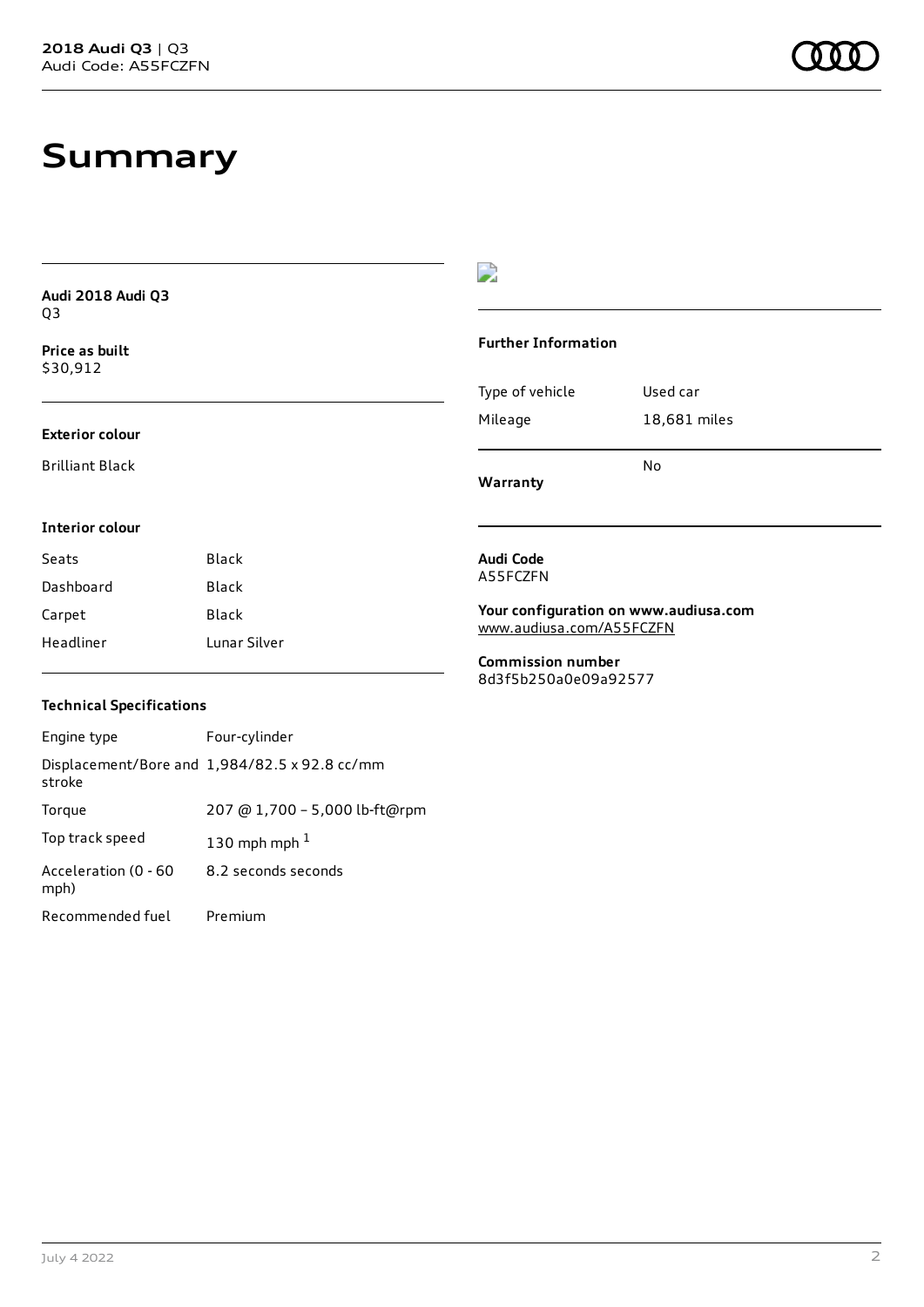# **Equipment**

Brilliant Black

Audi advanced key-keyless start, stop and entry

19" 255/40 all-season tires

19" 10-spoke design Titanium wheels

Auto-dimming interior rear view mirror with digital compass

Power tailgate

7.0" color driver information system





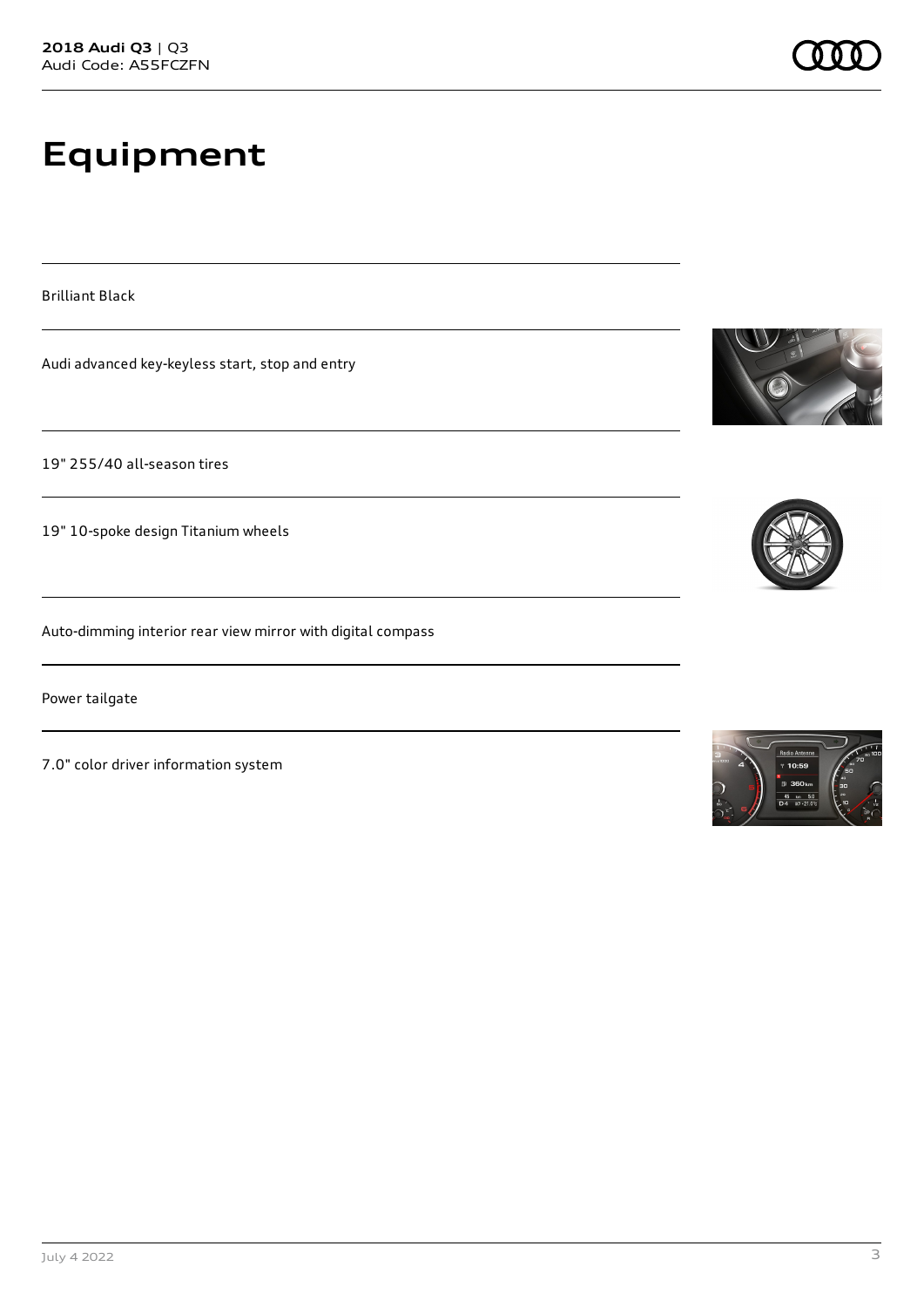# **Standard features**

#### **Safety and Security**

| 4UM  | Front passenger airbags with passenger<br>airbag deactivation switch |
|------|----------------------------------------------------------------------|
| 1 AT | Electronic Stability Control (ESC) with<br>traction control (ASR)    |
| UH1  | Electromechanical parking brake                                      |
| 8T2  | Cruise control with coast, resume and<br>accelerate features         |
| 7K6  | Tire-pressure monitoring system                                      |
| 4X3  | Front thorax side airbags and Sideguard®<br>head curtain airbags     |
| 8N6  | Rain/light sensor for automatic windshield<br>wipers and headlights  |
| 3B7  | Lower Anchors and Tethers for Children<br>(LATCH) in rear seats      |
|      |                                                                      |

#### **Exterior**

| 0PO | Dual exhaust outlet (driver's side)                      |
|-----|----------------------------------------------------------|
| 1D8 | Provision for towing bracket                             |
| 6XD | Power-adjustable heated exterior side<br>mirrors         |
| 1S1 | Vehicle tool kit and vehicle jack                        |
| 3S1 | Aluminum roof rails                                      |
| 5]1 | Tailgate roof spoiler                                    |
| 8IH | Xenon plus headlights with LED daytime<br>running lights |
| 8Q3 | Automatic headlights                                     |
| 8TB | Rear fog lights                                          |
| 8SL | LED taillights                                           |
| 4KF | Rear privacy glass                                       |
| 0NB | S line® fender badge                                     |

|                                                                | <b>Exterior</b> |                                         |
|----------------------------------------------------------------|-----------------|-----------------------------------------|
| assenger                                                       | 4ZE             | Black trim around exterior side windows |
| C) with                                                        | <b>Interior</b> |                                         |
| <e< td=""><td><b>WPD</b></td><td>Convenience package</td></e<> | <b>WPD</b>      | Convenience package                     |
| ne and                                                         | <b>WSL</b>      | WSL                                     |
| m                                                              | QE5             | Storage package                         |
| ideguard®                                                      | 3FU             | Panoramic sunroof                       |
|                                                                | 7M8             | Aluminum door sill inlays with S line®  |

| ں ار | ו סטווווט אווווס וטווו                            |
|------|---------------------------------------------------|
| 7M8  | Aluminum door sill inlays with S line®<br>badging |
| 6NQ  | Black cloth headliner                             |
| 9AK  | Dual-zone automatic climate control               |
| 001  | LED interior lighting package                     |
| 1XW  | Three-spoke multifunction steering wheel          |
| 6E3  | Front center armrest                              |
| 7F9  | Leather-wrapped gear selector                     |
| 3 NU | Load-through facility                             |
| N1F  | Leather seating surfaces                          |
|      |                                                   |

### 4A3 Heated front seats

### 5TG Brushed Aluminum inlays

#### **Infotainment and Driver Assistance**

| UG5 | Hill descent control                                                                                   |
|-----|--------------------------------------------------------------------------------------------------------|
| UF7 | Audi music interface                                                                                   |
| 9VD | Audi sound system                                                                                      |
| 8DS | Audi sound system with ten speakers, 180<br>watts and single CD player with MP3<br>playback capability |
|     | Voice control system                                                                                   |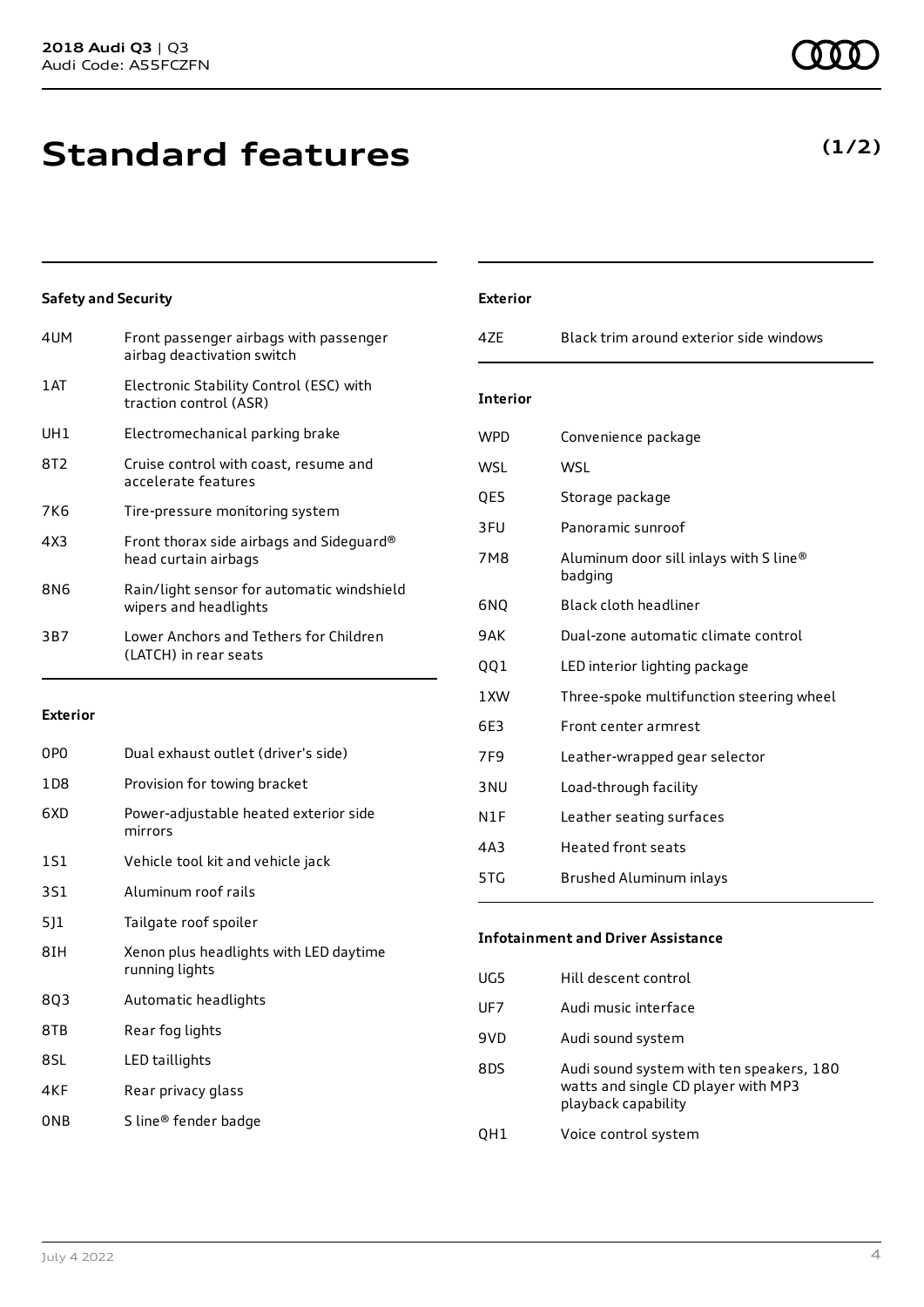**(2/2)**

### **Standard features**

#### **Infotainment and Driver Assistance**

9ZX BLUETOOTH® wireless technology preparation for compatible devices

July 4 2022 5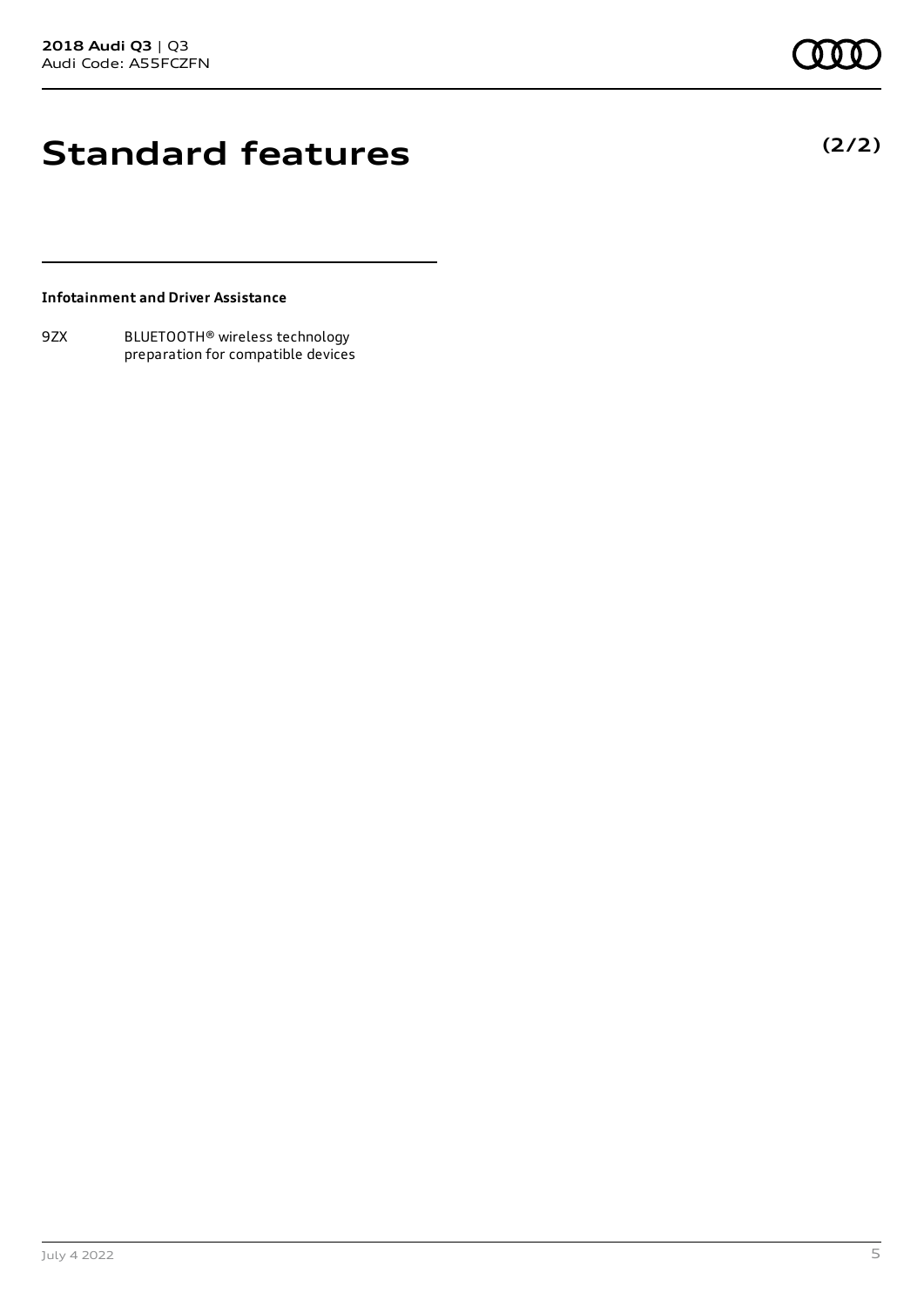# **Dealer remarks**

Certified. Black 2018 Audi Q3 2.0T Premium FrontTrak FrontTrak 6-Speed Automatic with Tiptronic 2.0L 4- Cylinder TFSI One Owner Car Fax, \*\*307 POINT CERTIFICATION INSPECTION\*\*, Q3 2.0T Premium FrontTrak, ABS brakes, Alloy wheels, Electronic Stability Control, Front dual zone A/C, Heated door mirrors, Heated front seats, Illuminated entry, Low tire pressure warning, Power moonroof, Remote keyless entry, Traction control.

Odometer is 36111 miles below market average! 20/28 City/Highway MPG

Certification Program Details: Audi Certified Pre-Owned Awards: \* 2018 KBB.com 10 Best Luxury Cars Under \$35,000 \* 2018 KBB.com 10 Most Awarded Brands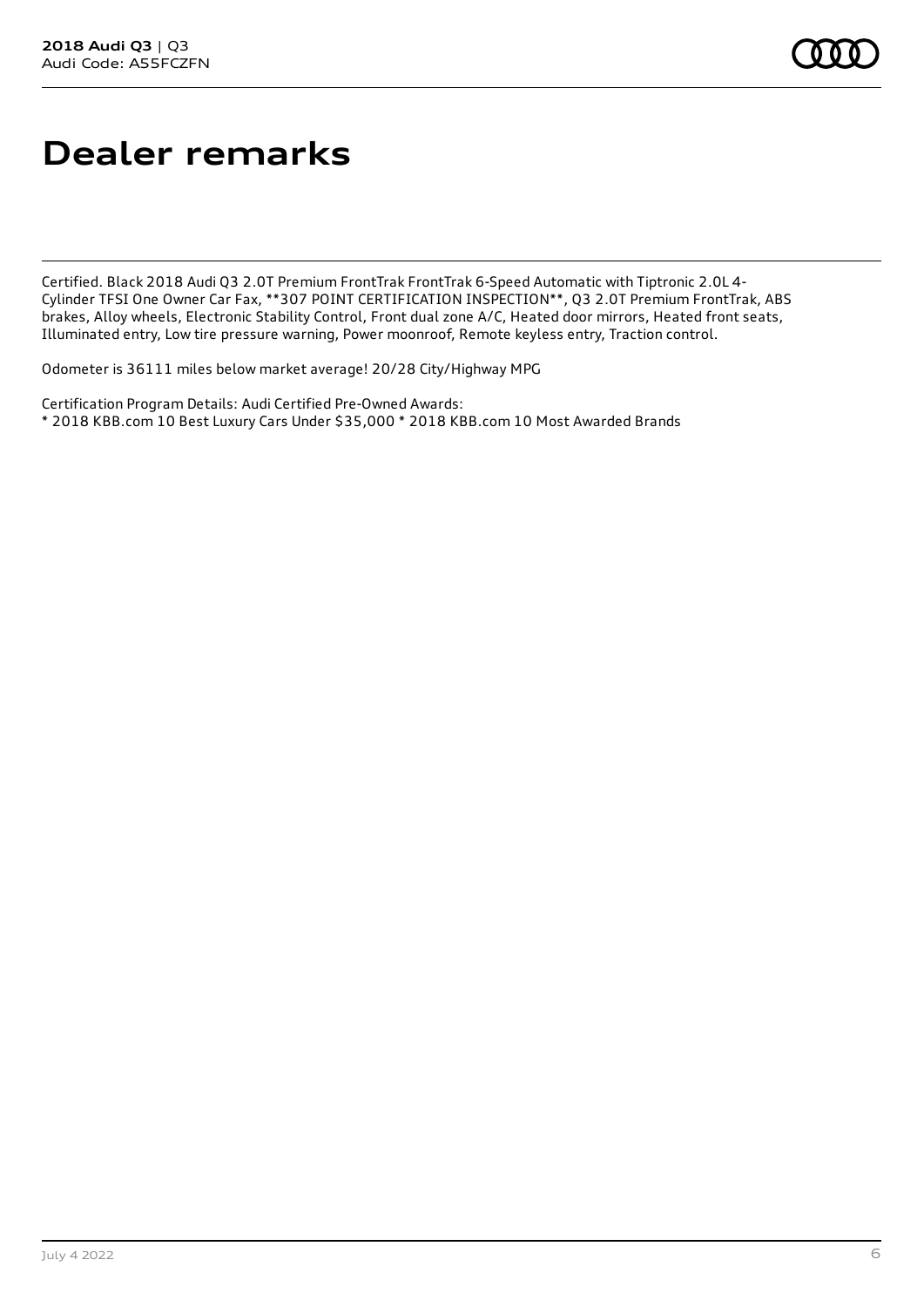# **Technical Specifications**

### **Engineering | Performance**

**Electrical system**

Alternator 140A

Battery 280A/68Ah

| Engine type                                | Four-cylinder                                 |
|--------------------------------------------|-----------------------------------------------|
| Acceleration (0 - 60<br>mph)               | 8.2 seconds seconds                           |
| Engine block                               | Cast-iron                                     |
| Induction/fuel injection Turbocharged/FSI® |                                               |
| Displacement                               | 2.0 L                                         |
| Cylinder head                              | Aluminum-alloy                                |
| Max. output ps/hp                          | 200 @ 5,100 - 6,000 @ rpm                     |
| stroke                                     | Displacement/Bore and 1,984/82.5 x 92.8 cc/mm |
| Top track speed <sup>1</sup>               | 130 mph mph                                   |
| Torque                                     | 207 @ 1,700 - 5,000 lb-ft@rpm                 |
| Valvetrain                                 | 16-valve DOHC                                 |

### **Transmission | Drivetrain**

| $C$ taaring              |                                                                                   |
|--------------------------|-----------------------------------------------------------------------------------|
| Gear ratios: 1st         | 3.949:1                                                                           |
| Gear ratios: Reverse     | 3.422:1                                                                           |
| Gear ratios: 3rd         | 1.556:1                                                                           |
| Gear ratios: 2nd         | 2.303:1                                                                           |
| Gear ratios: 5th         | 0.860:1                                                                           |
| Transmission             | Six-speed Tiptronic <sup>®</sup> automatic<br>transmission with front wheel drive |
| Gear ratios: 4th         | 1.164:1                                                                           |
| Gear ratios: Final Drive | TBD                                                                               |
| Gear ratios: 6th         | 0.688:1                                                                           |

#### **Steering**

| Steering type                              | Electromechanical power steering<br>system |
|--------------------------------------------|--------------------------------------------|
| Turning diameter, curb- 38.7 ft<br>to-curb |                                            |
| Steering ratio                             | 16.4:1                                     |
|                                            |                                            |

#### **Suspension**

| Front axle | MacPherson strut front suspension |
|------------|-----------------------------------|
| Rear axle  | Four-link rear suspension         |

#### **Brakes**

| Front brakes | 12.3 (ventilated disc) in |
|--------------|---------------------------|
| Rear brakes  | $11.1$ (solid disc) in    |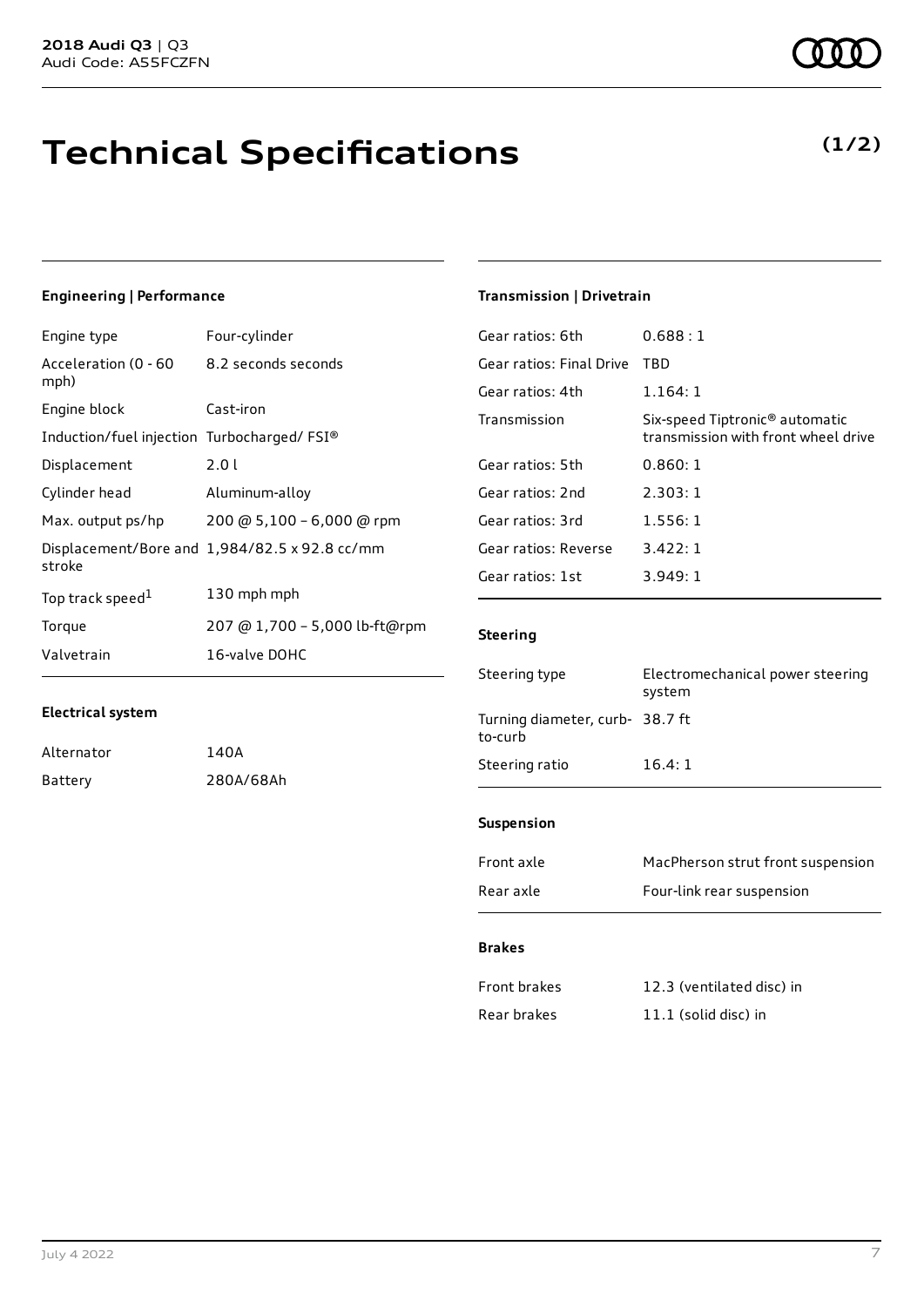# **Technical Specifications**

#### **Body**

| Corrosion protection | Multistep anti-corrosion protection                               |
|----------------------|-------------------------------------------------------------------|
| Material             | Fully galvanized steel unibody with<br>aluminum hood and tailgate |

#### **Warranty | Maintenance**

| Warranty    | 4-year/50,000-mile Audi New<br>Vehicle Limited Warranty                                   |
|-------------|-------------------------------------------------------------------------------------------|
| Maintenance | 12-month/10,000-mile (whichever<br>occurs first) NO CHARGE first<br>scheduled maintenance |

#### **Interior measurements**

| Seating capacity                          | 5                      |
|-------------------------------------------|------------------------|
| Shoulder room, rear                       | 53.6 in                |
| Head room with front<br>sunroof           | 37.0 in                |
| Leg room, rear                            | $31.1$ in              |
| Shoulder room, front                      | 55.8 in                |
| Head room with rear<br>sunroof            | 37.4 in                |
| Leg room, front                           | 40.0 in                |
| Cargo volume, rear<br>seatbacks up/folded | 16.7/50.3 cu ft, cu ft |

#### **Exterior Measurements**

| Height                           | 62.6 in   |
|----------------------------------|-----------|
| Overall width without<br>mirrors | $72.1$ in |
| Length                           | 172.8 in  |
| Wheelbase                        | 102.5 in  |
| Drag coefficient                 | 0.32 Cw   |
| Overall width with<br>mirrors    | 79.5 in   |
| Track rear                       | 61.2 in   |
| <b>Track front</b>               | $61.1$ in |
| Curb weight                      | 3.682 lb  |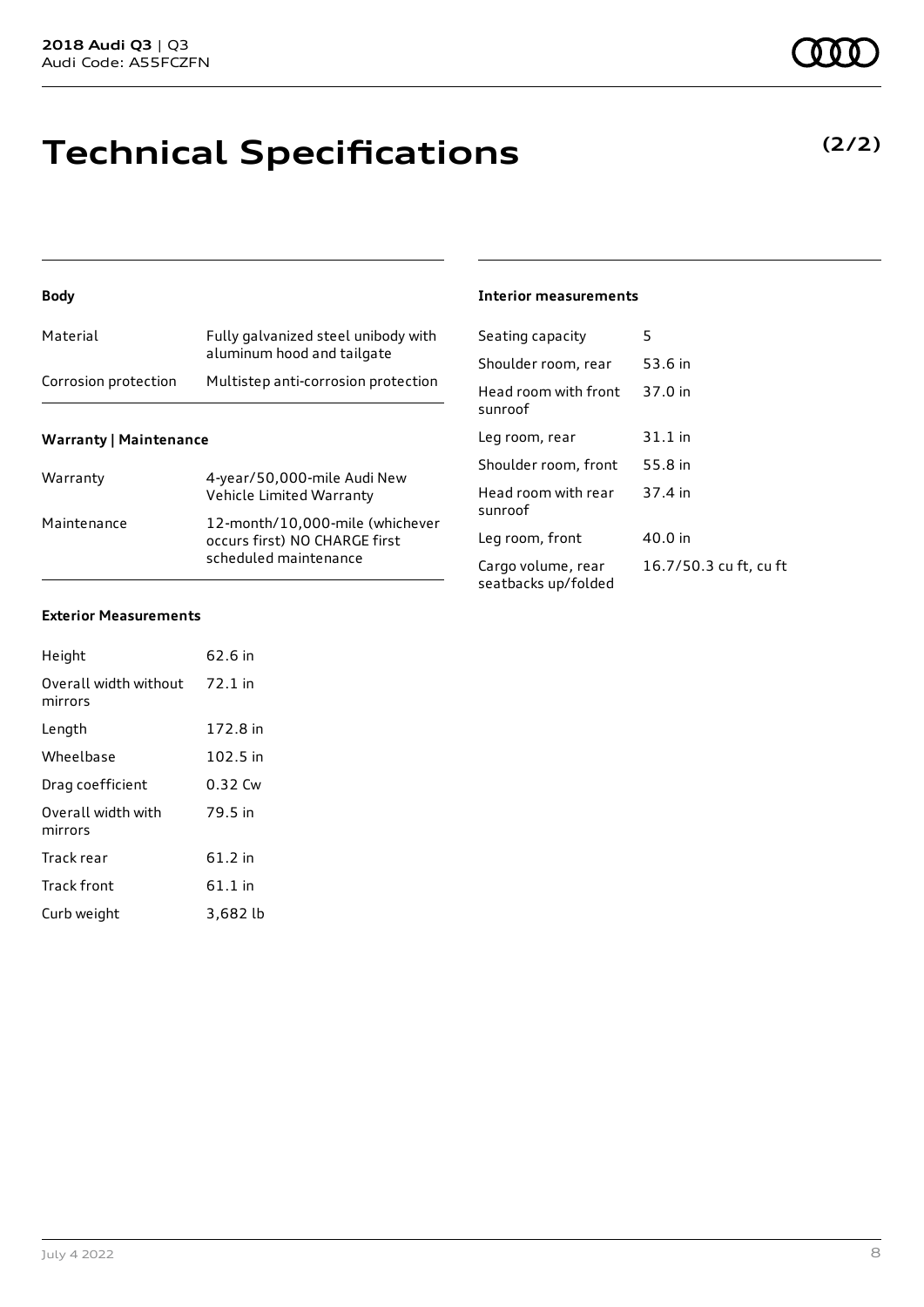

### **Contact**

Dealer **Audi Dallas**

5033 Lemmon Ave 75209 Dallas TX

Phone: +12145611800 FAX: 2144380893

www: [https://www.audidallas.com](https://www.audidallas.com/)